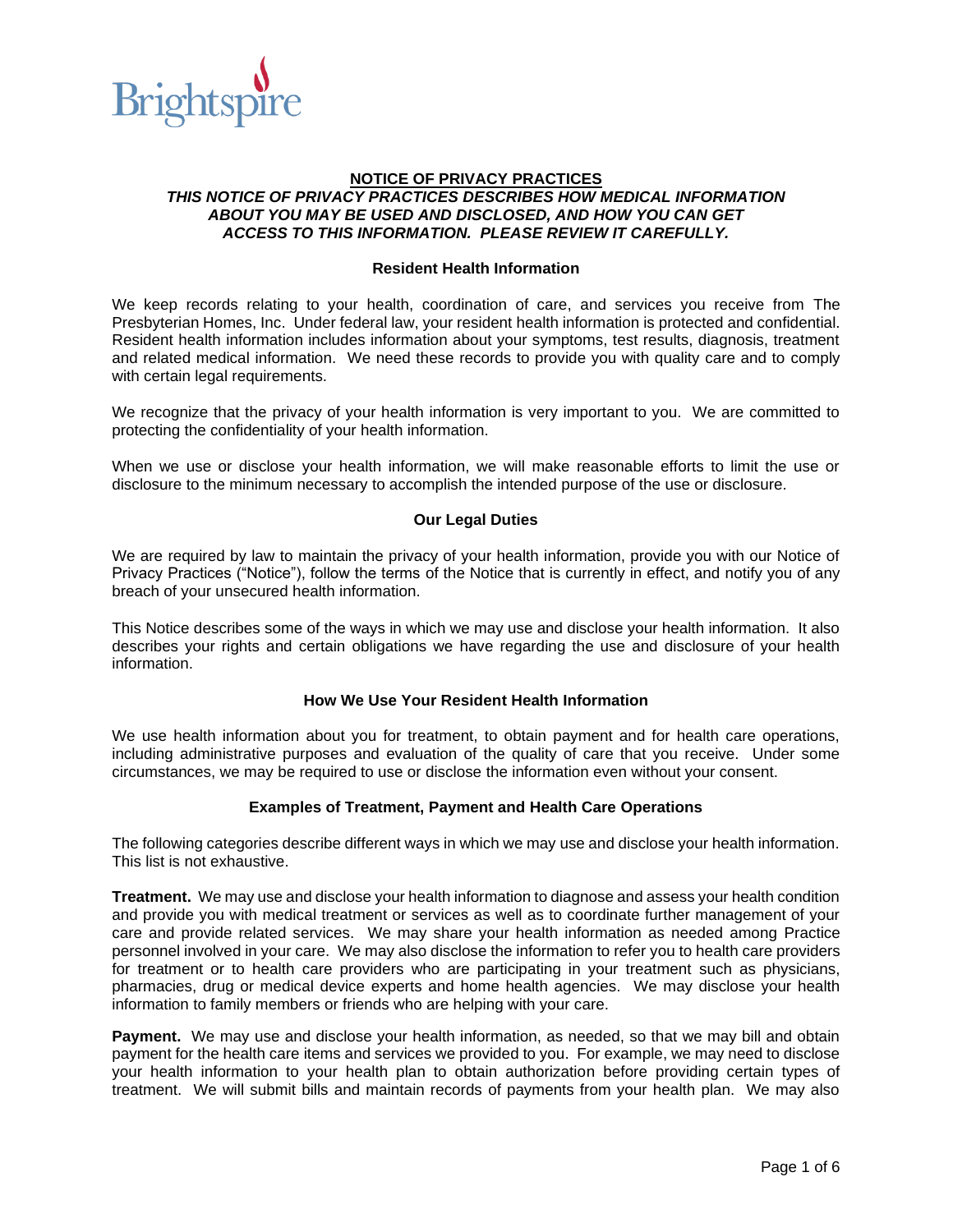disclose your health information to a collection agency if we are unable to obtain reimbursement from you or someone else who is responsible for paying for your care.

**Health Care Operations.** We may use and disclose your health information to conduct our standard internal operations. These activities include, but are not limited to, proper administration of records, evaluation of the quality of treatment, assessing the care and outcomes of your case and others like it, for resident safety programs, developing clinical protocols and guidelines, conducting training programs, legal services or auditing, business planning and development, employee review activities, developing compliance programs, licensing and general administrative activities. For example, we may use your health information to review our treatment and services and evaluate the performance of our staff in caring for you so that we may learn how to improve the quality and effectiveness of the care we provide you and our other residents. We may use your health information to create "de-identified" information, which does not include any information that identifies you, and disclose that de-identified information.

# **Uses and Disclosures**

We may use or disclose identifiable health information about you, even without your permission for the following purposes:

**Business Associates.** We may share your health information with third-party business associates who perform various activities for us. For example, these business associates may include billing services, medical transcriptionists, answering services, accountants, information technology services, consultants, and attorneys. We may disclose your health information to our business associates to the extent necessary for them to perform the requested services. The business associates are required by law to appropriately safeguard your health information.

**Required by Law.** We may use and disclose your health information as required by law. For example, we may be required to report gunshot wounds, suspected abuse or neglect, or similar injuries and events.

**Communications with You about Appointments, Treatments and Health Care Benefits and Services.** We may use and disclose your health information to contact you to remind you of an appointment. We may contact you to provide you with information that may be of interest to you about treatment options or alternatives, disease-management programs, wellness programs, care coordination, case management and alternative settings of care. We may contact you by mail, telephone or email. We may leave voice messages at the telephone number you provide to us or respond to you at an email address you provided. In some cases, we may send you a newsletter.

**Individuals Involved in Your Care or Payment for Your Care.** Unless you object, we may disclose your protected health information to a family member, other relative, a close personal friend or other person you identify if it is directly relevant to the person's involvement in your care or payment related to your care. We may also disclose your information in connection with trying to locate or notify family members or others involved in your care concerning your location, general condition or death. You will be given an opportunity to object to these disclosures unless we can infer from the circumstances that you do not object or are unavailable to object and we determine it is in your best interest to make the disclosure. After your death, we may disclose to a family member, other relative or close personal friend who was involved in your care or payment for your health care prior to your death, health information that is relevant to such person's involvement unless doing so is inconsistent with any prior expressed preference that you made known to us.

**Disaster Relief.** Unless you object, we may use or disclose your health information to a public or private entity authorized by law to assist in disaster relief efforts in order to coordinate notifying or assisting in notifying your family, personal representative or any person involved in your health care of your location, general condition or death.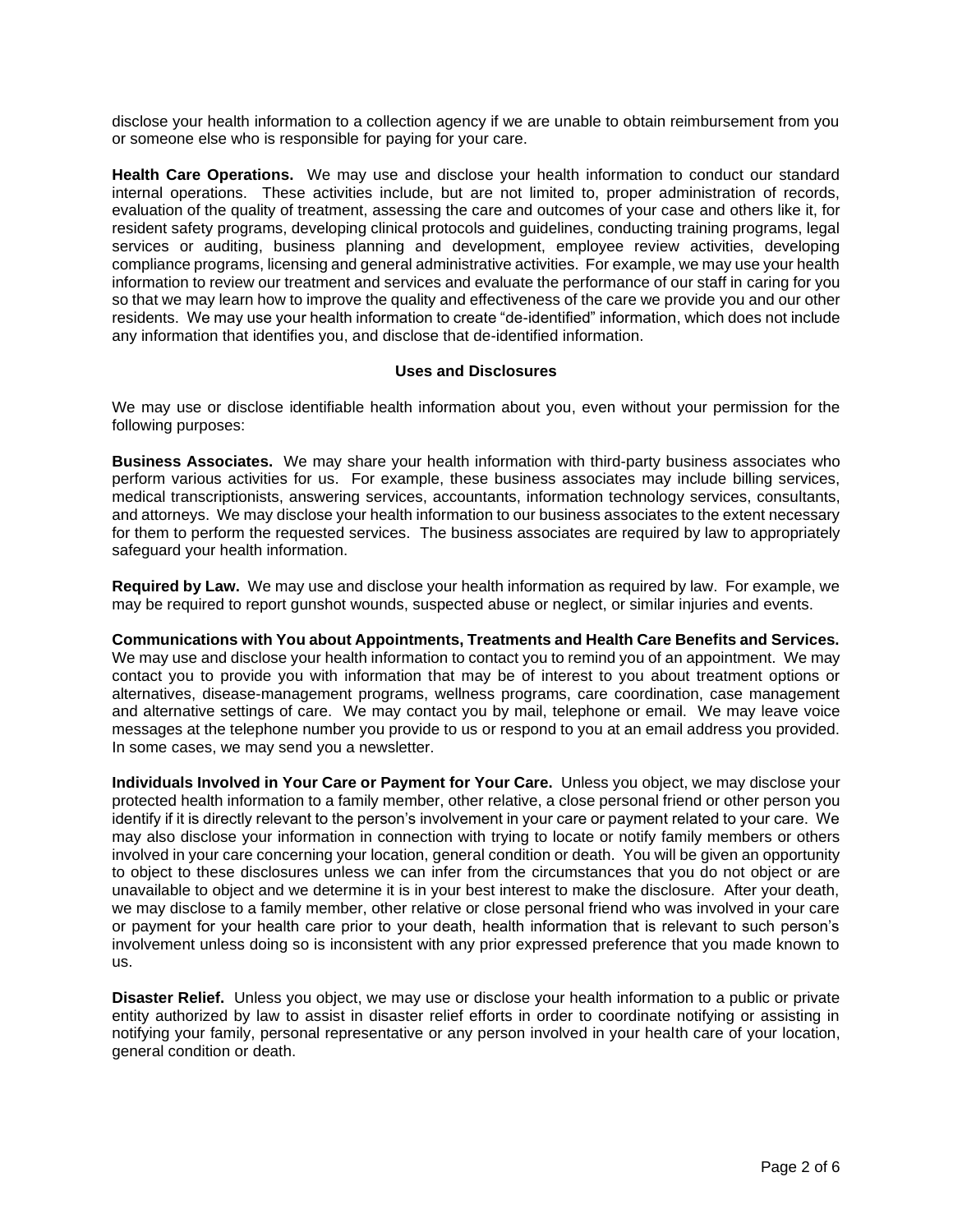**Psychotherapy Notes.** Under most circumstances, without your written authorization, we may not disclose the notes a mental health professional took during a counseling session. However, we may disclose such notes to the professional who wrote the notes in order to treat you, to defend us in a legal action you brought against us, for state and federal oversight of the mental health professional who wrote the notes, to provide training for our mental health students, trainees, and practitioners, for the purposes of medical examiners and coroners, to avert a serious threat to health or safety, or as otherwise authorized by law.

**Public Health Activities**: As required or authorized by law, we may disclose your health information to certain governmental agencies and others for public health activities. For example, we may disclose your health information to prevent or control disease, injury or disability; to report vital events such as births and deaths; for public health investigations; to report child abuse or neglect; to report information on FDAregulated products or activities; where permitted by law, to notify a person who may have been exposed to a communicable disease or is at risk of contracting or spreading a disease or condition; to report information to your employer as required under laws addressing work-related illnesses or injuries or workplace medical surveillance; and, if you are a student or prospective student and agree, to a school to prove you received required immunizations.

**Health Oversight.** We may disclose your health information to a health oversight agency for oversight activities that are authorized by law. For example, these health oversight activities include audits, investigations, licensure of health care professionals or disciplinary actions against health care professionals, assisting in investigations and audits, eligibility for government programs and similar activities.

**Lawsuits and Similar Proceedings.** We may use and disclose your health information in the course of a judicial or administrative proceeding in response to an appropriate subpoena, court order or other lawful process.

**Law Enforcement Purposes.** Subject to certain restrictions, we may disclose your health information for law enforcement purposes where required to do so by law. Such purposes include responses to legal proceedings; information requests for identification and location purposes; information requests about crime victims; deaths suspected from criminal conduct; crimes occurring at the Practice or in one of our facilities; and medical emergencies (not on the premises of the Practice) believed to result from criminal conduct.

**Coroners, Medical Examiners and Funeral Directors.** We may disclose your health information to a coroner or medical examiner for the purposes of identifying a deceased person, determining a cause of death or other duties as authorized by law. We may disclose your health information to funeral directors so that they may carry out their duties.

**Organ and Tissue Donation.** If you are an organ or tissue donor, we may release your health information to organ or tissue donation agencies as necessary to facilitate organ or tissue donation or transplantation.

**Serious Threat to Health or Safety.** We may use or disclose your health information when necessary to prevent or lessen a serious imminent threat to your health and safety or the health and safety of the public or another person. Such disclosures will be made only to persons reasonably able to prevent or lessen the threat or as necessary for law enforcement authorities to identify or apprehend an individual.

**Victims of Abuse, Neglect or Domestic Violence.** We may disclose your health information to an authorized governmental authority, such as a social services agency or a protective services agency, if we reasonably believe you are a victim of abuse, neglect or domestic violence.

**Research.** We may use or disclose your health information for approved medical research. For example, a research project may involve comparing the health and recovery of all residents who received one medication to those who received another, for the same condition. All research projects are subject to a special approval process, which evaluates a proposed research project and the manner in which it will use health information. However, we may disclose your health information to persons who are preparing to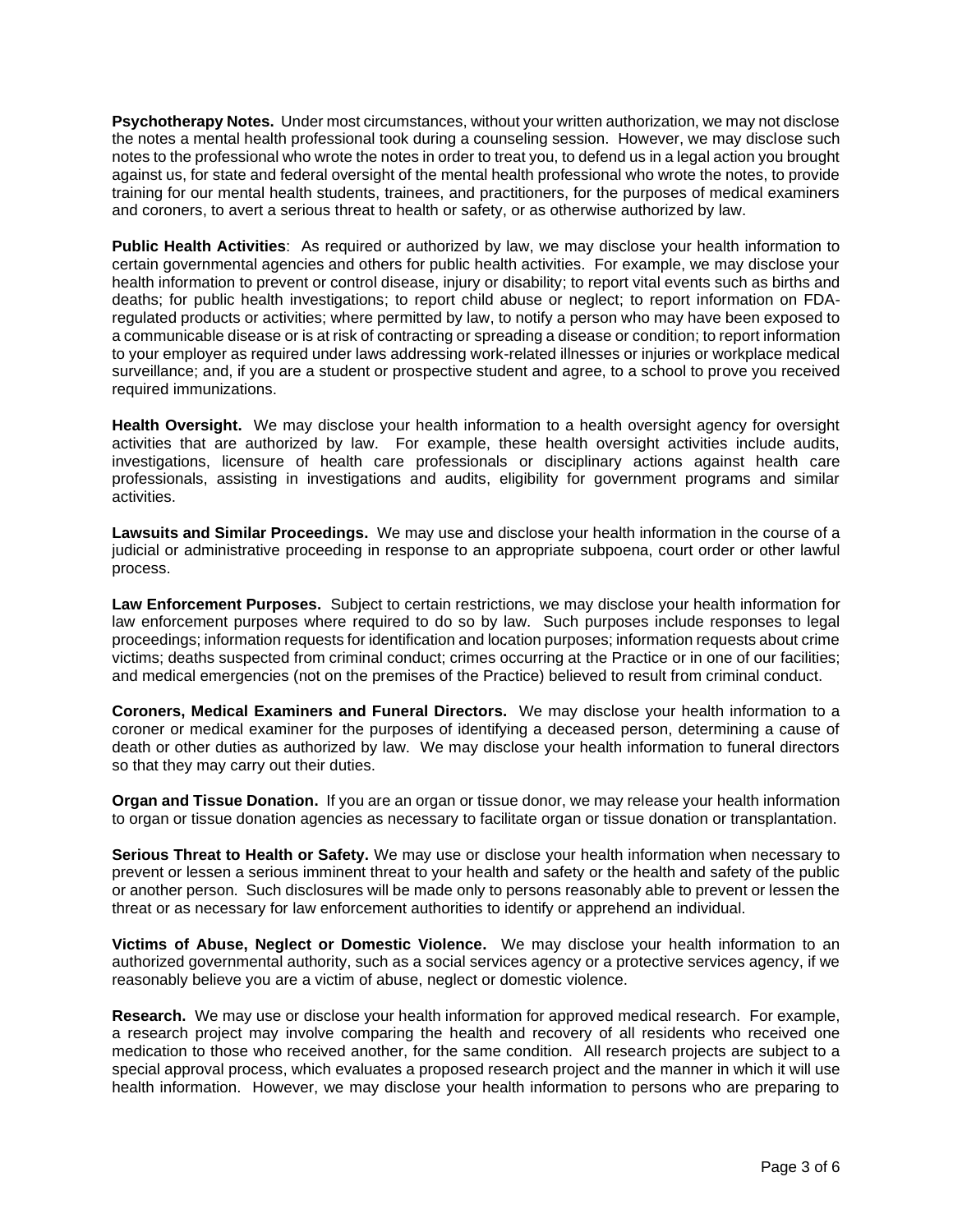conduct a research project to help them find residents with specific needs, provided that the information is not removed from the facility.

**Workers' Compensation.** We may disclose your health information as permitted or required by laws related to workers' compensation or similar programs providing benefits for work-related injuries or illness.

**Military Personnel.** If you are a member of the armed forces, we may use and disclose your health information as required by military command authorities or to determine eligibility for benefits from the Department of Veteran Affairs. We may also use and disclose health information about foreign military personnel to the appropriate foreign military authority.

**National Security and Intelligence Activities.** Under appropriate conditions, we may disclose your health information to authorized federal officials if required for special investigations or to protect the President, other authorized persons or foreign heads of state. We may also disclose your health information to authorized federal officials for intelligence, counter-intelligence or other national security activities authorized by law.

**Inmates.** If you are an inmate or under the custody of a law enforcement official, we may disclose health information to the correctional institution or law enforcement official. This disclosure would be necessary (1) for the institution to provide you with health care; (2) to protect your health and safety or the health and safety of others; or (3) for the safety and security of the correctional institution.

**Marketing Communications About Health-Related Benefits and Services.** In our face-to-face communications with you, we may use and disclose your health information without your authorization to tell you about health-related benefits or services that may be of interest to you. We may also use or disclose your health information to make other marketing communications to you but only if you have authorized us to do so.

**Demographic Information for Fundraising Purposes.** We may use or disclose limited health information about you for the purposes of fundraising for our own benefit. In case you do not want to receive fundraising communications, we will include, in any fundraising materials we send to you, a description of how you may opt out of receiving any further fundraising communications. We will respect any decision you make to opt out of such communications.

**State and Other Federal Laws.** We will comply with all applicable state and federal laws. For example, under state law, there are restrictive limits placed on the disclosure of information pertaining to mental health services, substance abuse, HIV status and AIDS.

## **Authorizations for Other Uses and Disclosures**

As described above, we will use and disclose your health information for treatment, payment and health care operational purposes and when permitted or required by law. Your advance written authorization is required for other uses and disclosures of your health information not covered by this Notice or covered by the laws that apply to us as well as for a sale of your health information. We will not sell your health information without your authorization. If you provide us with such an authorization, you may revoke the authorization, in writing, at any time. If you revoke your authorization, we will no longer use or disclose your health information for the reasons covered in the written authorization. However, you should understand that we are unable to take back any disclosures we have already made with your authorization and we are required by law to retain records of the care that we provide to you.

## **Your Individual Rights**

You have the rights listed below with regard to the health information we maintain about you.

**Right to Request Restrictions.** You have the right to ask us to restrict or limit the uses or disclosures we make of your health information for treatment, payment or health care operations or to a family member or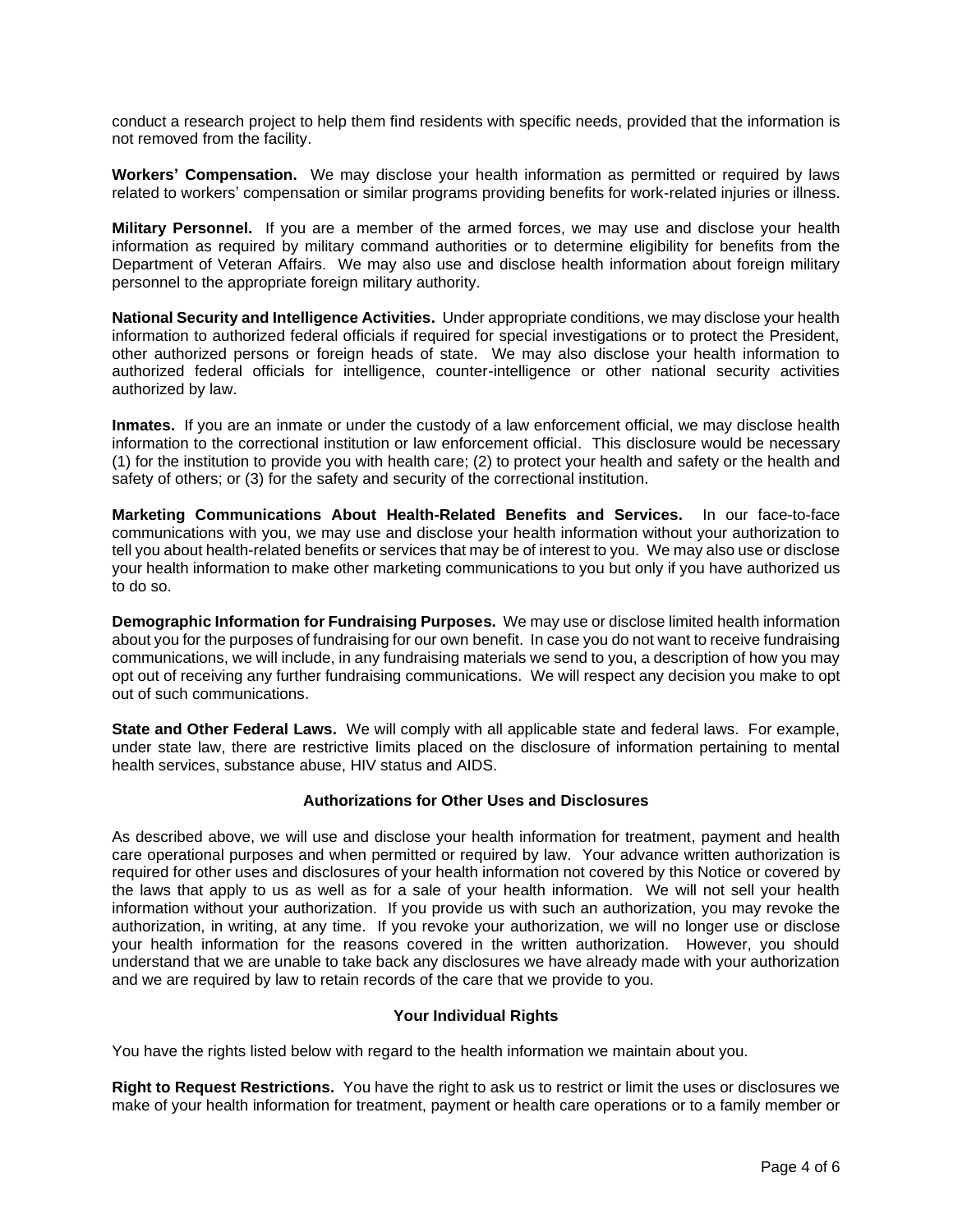other person who is involved in your care. We will make reasonable efforts to comply with your request, but we do not have to agree to your requested restriction, except if the disclosure is to a health plan for payment or health care operations (not treatment) and the health information relates solely to health care for which the health care provider involved received payment in full from you or someone (other than a health plan) acting on your behalf. To request restrictions, you must send a written request to our Privacy Officer at the address below which describes the information and tell us whether you want to limit use or disclosure of the information or both and tell us who should not receive the restricted information. If we do agree to a restriction, we will comply with your request unless the restricted information is needed to provide you with emergency treatment.

**Right to Request Confidential Communications.** You have the right to ask us to communicate with you about medical matters in a certain way or at a certain location. For example, you can request that we only contact you on your cell phone, at work or by mail. To request confidential communications, you must make a written request to our Privacy Officer and the request must specify how or where you wish to be contacted. You do not have to tell us the reason for your request. We will accommodate all reasonable requests.

**Right to Inspect and Copy.** In most cases, you have the right to look at or get a copy of your health information that we maintain in a designated record set for as long as we maintain the information. A "designated record set" contains medical and billing records and other records we use to make decisions about you. This right does not include the right to look at or get a copy of the following records: psychotherapy notes, information compiled in reasonable anticipation of, or use in, a civil, criminal, or administrative action or proceeding, or information subject to a law that prohibits granting you access to it. Your request to inspect and obtain copies of your health records must be submitted in writing, signed and dated, to tour Privacy Officer at the address below. We may charge a small fee for processing your request and providing you with copies. Under certain circumstances, we may deny your request to inspect or obtain a copy of your records. For example, if we believe accessing your records would harm you, we would deny your request. If we deny your request, we will provide a reason for our denial and tell you whether our reason for making such a denial is reviewable. If the reason is reviewable, you may appeal the denial.

**Right to Amend.** If you believe information in your records maintained by us is incorrect or important information is missing, you have the right to request that we correct the existing information or add the missing information for so long as the information is kept by or for the Practice. Your request for an amendment must be made in writing, signed, dated and delivered to our Privacy Officer at the address below. It must describe the records that you wish to amend and give the reason for your request. We may deny your request; if we do, we will explain our reasons for the denial and your options for appealing our decision.

**Right to an Accounting of Disclosures.** You have the right to request an accounting of certain disclosures we have made of your health information. This right is subject to certain exceptions. For example, it excludes disclosures made for treatment, payment or health care operations or disclosures to you or pursuant to a written authorization. It also excludes disclosures made to a facility directory, to persons involved in your care, for national security or intelligence purposes, to correctional institutions or law enforcement officials, and for other reasons. In addition, we may suspend your right to receive an accounting of disclosures if required to do so by a health oversight agency or law enforcement official for the period of time specified by such agency or official.

Your request for an accounting of disclosures must be submitted in writing, signed and dated, to our Privacy Officer at the address below. It must include the time period of the disclosures and should specify whether you want the list of disclosures provided on paper or electronically. The first list you request within a 12 month period will be free. For additional lists, we may charge you for the cost of producing the list.

**Right to a Paper Copy of this Notice.** You have the right to obtain a paper copy of this Notice at any time, even if you have agreed to receive this Notice electronically. You may receive a copy of this Notice at any of our facilities or by calling our Privacy Officer at the phone number below. You may also view this Notice on our website www.brightspire.org.